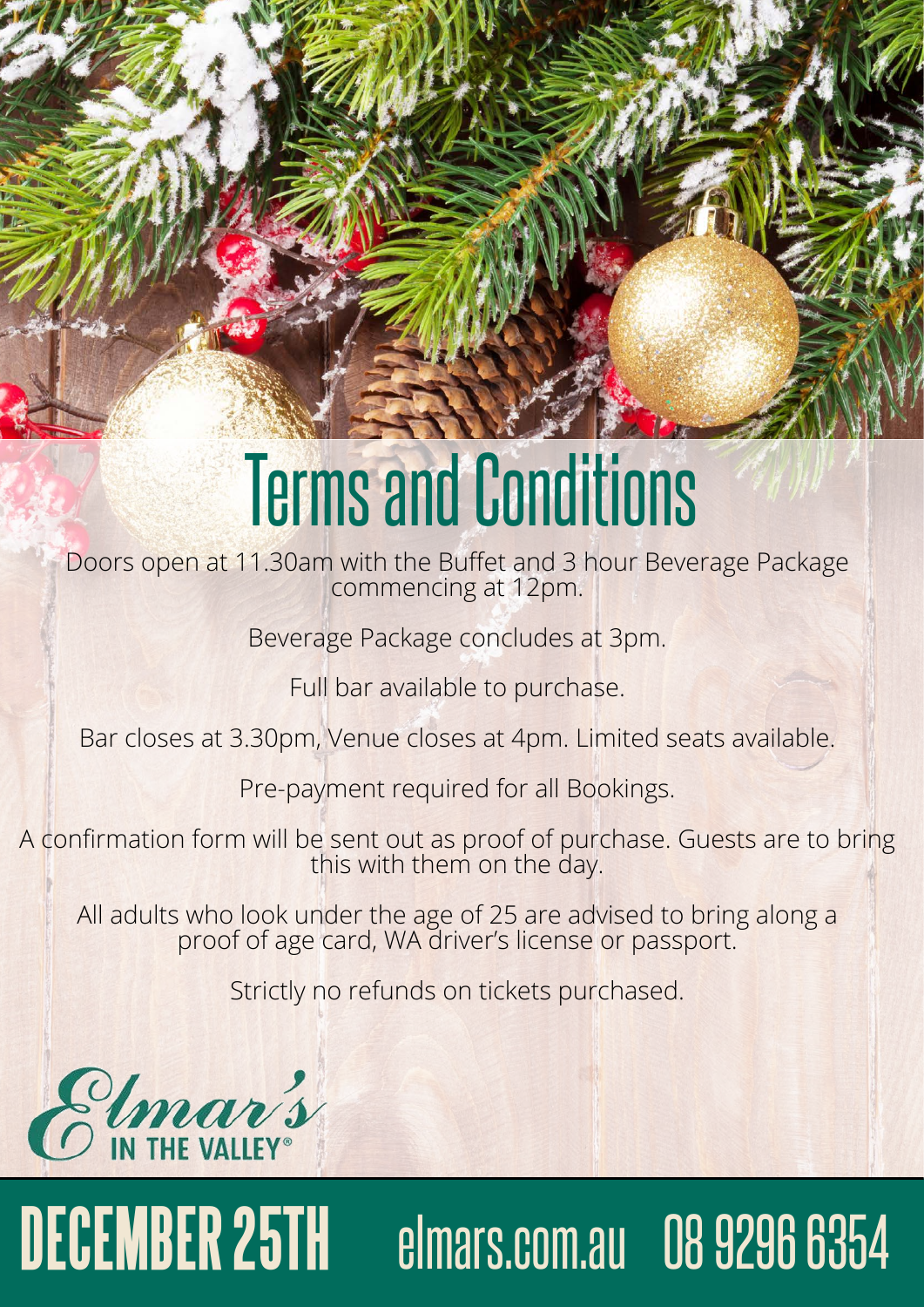# **DECEMBER 25TH** elmars.com.au 08 9296 6354

# Menu

*A Sumptuous Buffet with a wide range of menu items to suit a variety of tastes Below is a small sample of what is on offer with many more delectable items still yet to be seen Replenished as required (V) Vegetarian (GF) Gluten Free*

# **Cold Selection**

Selection of Gourmet Artisan Bread including Home Made Brewer's Bread & Turkish Bread with a Trio of Home Made Dips (V)

Caesar Salad with all condiments on side

Whole Baby Bocconcini & Cherry Tomato with Garden Fresh Basil, Toasted Pinenuts, White Balsamic Vinegar & EVOO (V) (GF)

Whole Salmon Poached served alongside Smoked and Cured Salmon (GF)

Elmar's Cold Cuts, Ham and Dutch Meatballs

Slow Roasted Peppered Cold Beef

Lime & Pepper Poached Prawns served with Fresh Lemon and Cocktail Sauce (GF)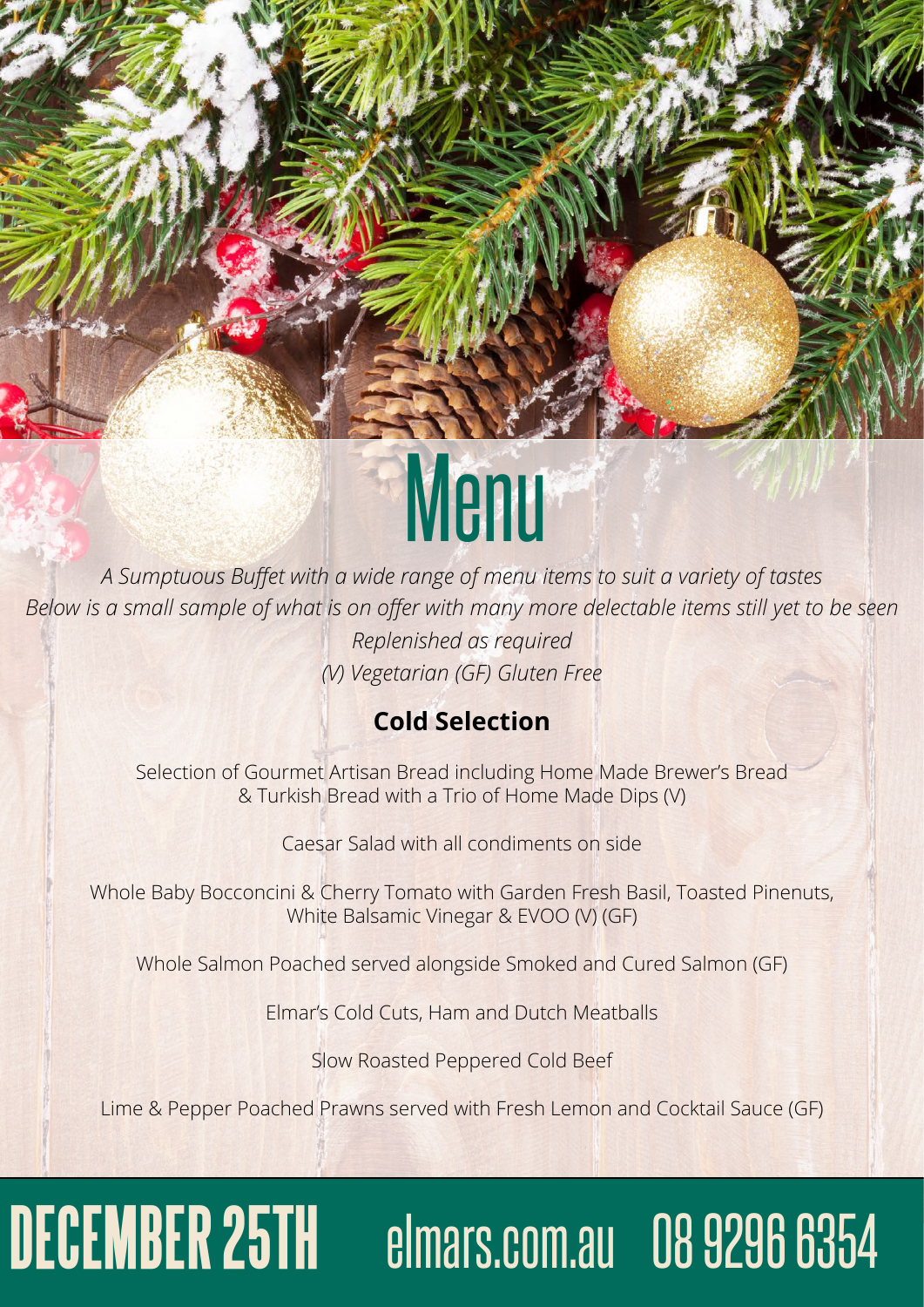



# **Hot Selection**

Succulent Chicken Breast Coated in Parmesan Crumbs, topped with Elmar's Gourmet Ham and Parmesan Cheese, atop Napolitana Sauce Elmar's Specialty: Pickled and Roasted Pork Shanks (GF) Traditional German Sauerkraut Rich Creamy Cheesy Cauliflower and Royal Blue Potato Bake (V) (GF) Seasonal Vegetable Medley with Garlic Butter (V) (GF) Sweet Spiced Mustard Glazed Elmar's Christmas Ham served with Roast Sauce (GF)

# **Dessert**

Fluffy Pavlova topped with Seasonal Fresh Fruit, served with a Suave of White Chocolate Whipped Cream Fruit Pudding with Butterscotch Sauce and Brandy Sauce

Brownie Cheesecake

Whipped Cream (GF)

# A selection of Australian and European Cheese with Fresh Grapes

Cracker Platters